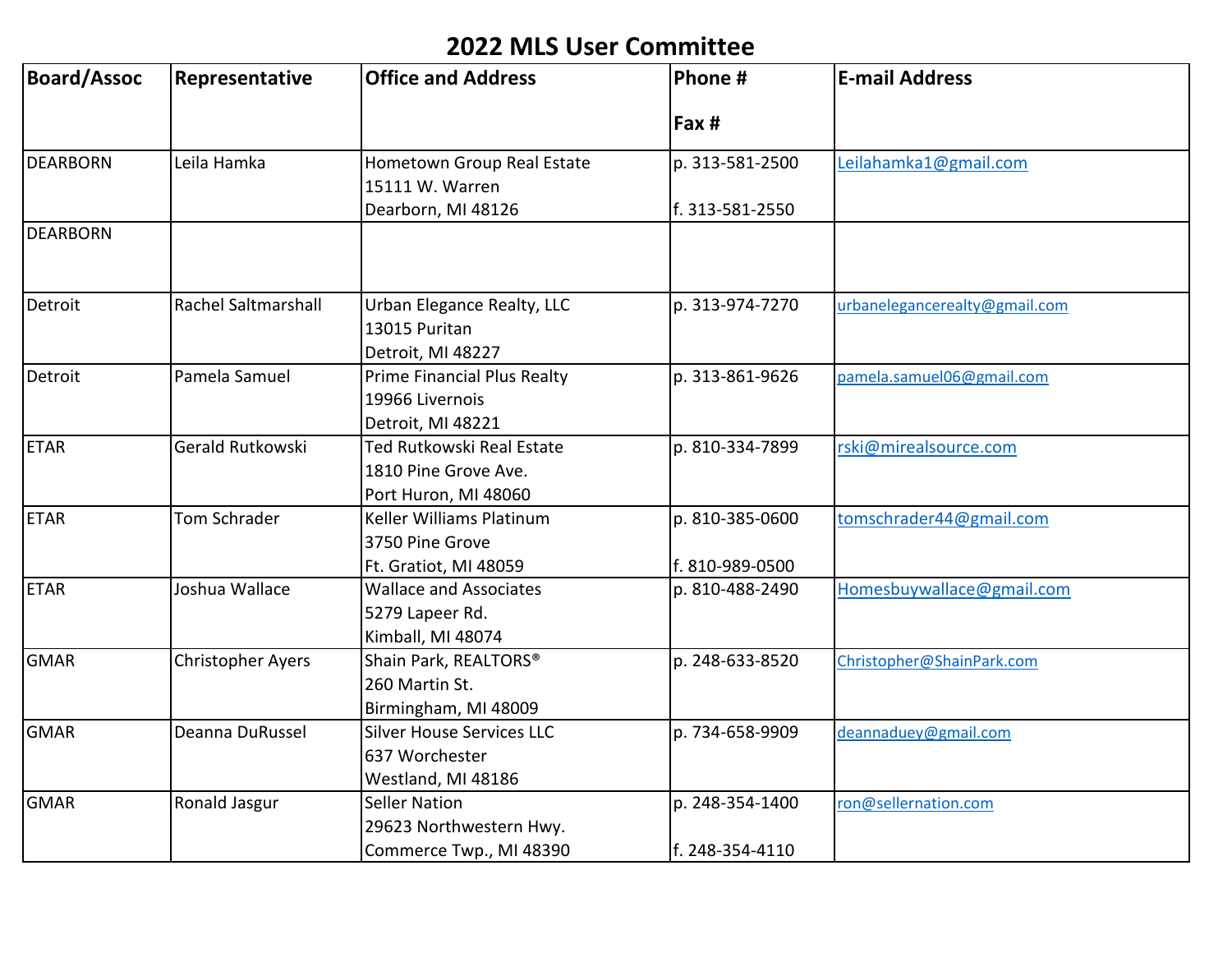| <b>GMAR</b>   | Devon Smith             | Coldwell Banker Weir Manual           | p. 734-453-6800 | dsmith@cbwm.com              |
|---------------|-------------------------|---------------------------------------|-----------------|------------------------------|
|               |                         | 177 N. Main St.                       |                 |                              |
|               |                         | Plymouth, MI 48170                    | f. 734-453-3245 |                              |
| <b>GPBR</b>   | James Addison           | Coldwell Banker Weir Manual           | p. 313-886-4200 | jaddison@cbwm.com            |
|               |                         | 102 Kercheval                         |                 |                              |
|               |                         | Grosse Pointe Farms, MI 48236         | f. 313-343-5291 |                              |
| <b>GPBR</b>   | Mark Monaghan           | Sine & Monaghan REALTORS <sup>®</sup> | p. 313-884-7000 | monaghan@gogmac.com          |
|               |                         | 18412 Mack Ave.                       |                 |                              |
|               |                         | Grosse Pointe Farms, MI 48236         | f. 313-884-6007 |                              |
| <b>GPBR</b>   | Randi Brandt            | Keller Williams Realty                | p. 586-541-4000 | randi.brandt@kw.com          |
|               |                         | 19853 Mack Ave.                       |                 |                              |
|               |                         | Grosse Pointe Woods, MI 48236         | f. 586-541-6000 |                              |
| <b>LCAR</b>   | Susan Bonstelle         | Partners Real Estate Professionals    | p. 810-220-7653 | sbonstelle@gmail.com         |
|               |                         | 4896 Chilson Rd.                      |                 |                              |
|               |                         | Howell, MI 48843                      | f. 810-220-1555 |                              |
| <b>LCAR</b>   | <b>Wesley Stamper</b>   | <b>Preview Properties</b>             | p. 810-220-0000 | wesley@previewproperties.com |
|               |                         | 130 W. Grand Ave.                     |                 |                              |
|               |                         | Brighton, MI 48116                    | f. 810-220-1513 |                              |
| <b>LUTAR</b>  | <b>Victor Carpenter</b> | <b>Exit Realty Group</b>              | p. 810-245-2600 | vwcarpenter43@gmail.com      |
|               |                         | 489 W. Nepessing St.                  |                 |                              |
|               |                         | Lapeer, MI 48446                      | f. 810-245-9100 |                              |
| <b>LUTAR</b>  | Jennifer Hines          | <b>Hart Realty</b>                    | p. 989-635-0021 | Jennhines10@gmail.com        |
|               |                         | 3437 Main St.                         |                 |                              |
|               |                         | Marlette, MI 48453                    | f. 989-635-0151 |                              |
| <b>LUTAR</b>  | Danielle Manchester     | J McLeod Realty Inc.                  | p. 989-871-4567 | danielle@nancyfritz.com      |
|               |                         | 8498 State                            |                 |                              |
|               |                         | Millington, MI 48746                  | f. 989-882-4154 |                              |
| <b>NOCBOR</b> | <b>Brenda Davis</b>     | Century 21 Town & Country             | p. 248-524-1600 | BRENDADD@MSN.COM             |
|               |                         | 4820 Rochester Rd.                    |                 |                              |
|               |                         | Troy, MI 48085                        | f. 248-524-1427 |                              |
| <b>NOCBOR</b> | <b>Matt Diskin</b>      | <b>Property Valuation Group</b>       | p. 248-228-4647 | matt@marketvaluenow.net      |
|               |                         | 1250 Liberty St.                      |                 |                              |
|               |                         | Detroit, MI 48226                     | f. 248-436-4729 |                              |
| <b>NOCBOR</b> | Julie LeBourdais        | Century 21 Town & Country             | p. 248-620-7200 | great911jules@gmail.com      |
|               |                         | 7070 Gateway Park Dr.                 |                 |                              |
|               |                         | Clarkston, MI 48346                   | f. 248-620-7442 |                              |